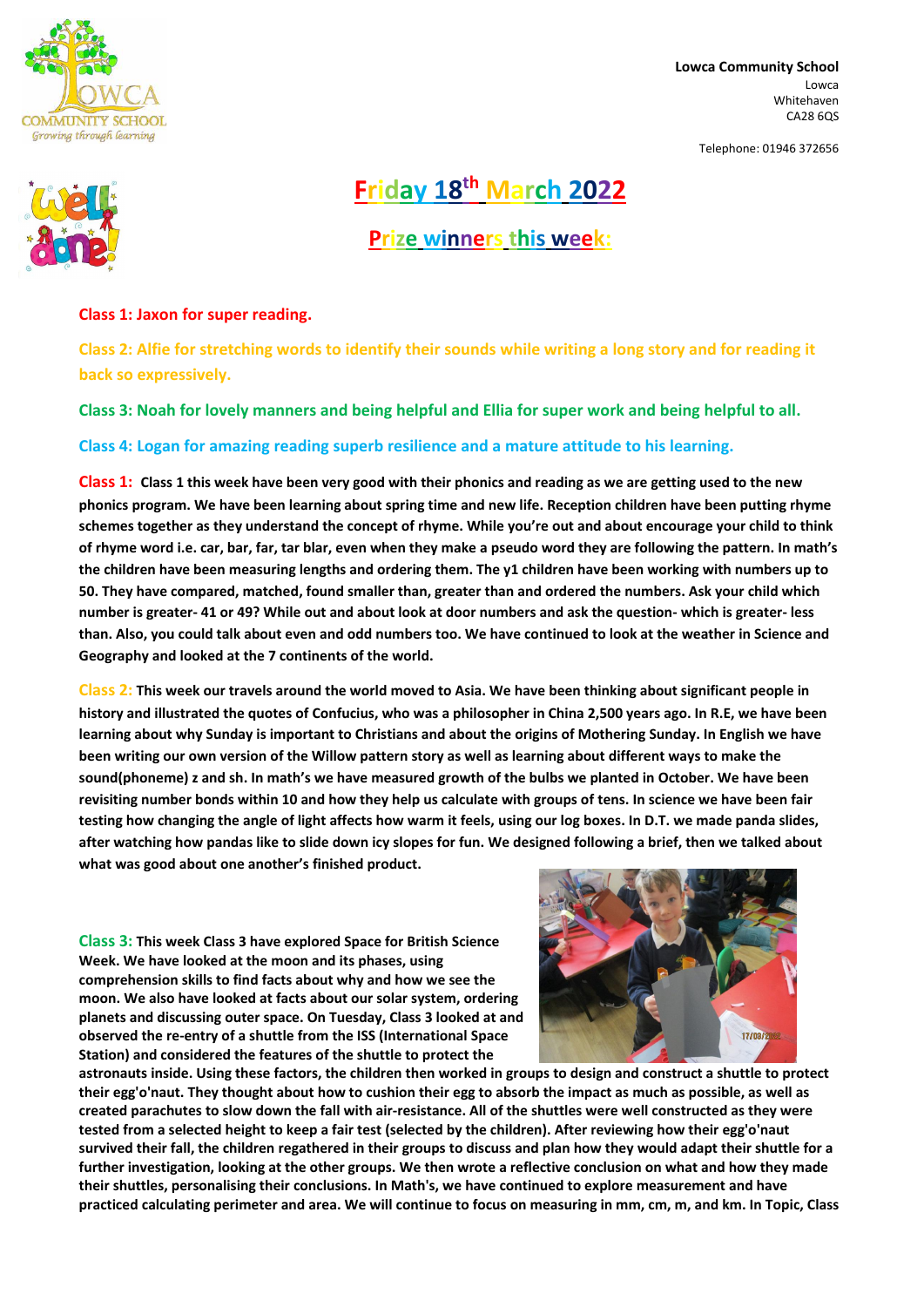

**Lowca Community School** Lowca Whitehaven CA28 6QS

Telephone: 01946 372656

3 have researched different houses in Mexico. The children highlighted the different features and how/ why they are different to British houses. They then designed and created their own Mexican house, using construction skills to create separating rooms, details, joints and fixtures. In computing, we have looked at recording audio by using audacity. We **have practiced how to record and then how to delete, as well as saving for future lessons. Well done Class 3! Remember to complete homework (Sumdog, Spelling shed and reading) every school night (Sunday, Monday, Tuesday, Wednesday, and Thursday.**

**Class 4: This week class 4 have been very busy, on Monday we did R.E philosophy for children. We did some secret things in art and in topic we started to design and build puppet shows and power points to teach the rest of the class about our Mayan research. On Wednesday we went on a trip to the library to join and to get our library cards that let us get so many books that we filled up the mini bus, so we had to come back to school to drop them all off before we could carry on to the science show at St Bees. We called in at the beach before taking part in exciting experiments with flames and chemicals. All the grown-ups who worked at the places we visited said how well behaved, sensible and lovely we were. Today we are going to film our creative media scripts, I'm very excited to do mine as I have the best costume and scrip ever! Written by Grace Robson Year 6.**

## **General information**

| Date and time                                                                               | <b>Events</b>                                                                                                                                                                                                                                                                                                                                                                                                                                                                                                                                  |
|---------------------------------------------------------------------------------------------|------------------------------------------------------------------------------------------------------------------------------------------------------------------------------------------------------------------------------------------------------------------------------------------------------------------------------------------------------------------------------------------------------------------------------------------------------------------------------------------------------------------------------------------------|
| Friday 1st April 2022                                                                       | Finish for Easter holidays 3:15pm.                                                                                                                                                                                                                                                                                                                                                                                                                                                                                                             |
| Thursday 21 <sup>st</sup> April 2022                                                        | Back in school Wednesday 20 <sup>th</sup> April 8:50am.<br>Junior's (Years 3, 4, 5 + 6) visit to Walby Park Farm. They will be picked up<br>from Lowca school at 8.50am and return from Walby at 2.00pm to be                                                                                                                                                                                                                                                                                                                                  |
|                                                                                             | back in time for end of school day. Permission slips will be issued once we<br>have sorted the cost.                                                                                                                                                                                                                                                                                                                                                                                                                                           |
| Swimming: Monday 25 <sup>th</sup> April 2022- Friday 29 <sup>th</sup><br><b>April 2022.</b> | THE NEXT SWIMMING LESSON SESSIONS FOR JUNIORS WILL BE MONDAY<br>25TH APRIL THROUGH TO FRIDAY 29TH April. The bus will pick them up at<br>12.30pm to take them for their lesson for 1.00pm-2.00pm from which<br>they will be picked up and brought back to school. Can girls wear one-<br>piece swimsuits and wear hair tied back if it is long. Can boys please wear<br>shorts that are above the knees as if they are long they are restrictive<br>during the lessons. Can all pupils remove any jewellery. Goggles can be<br>worn if needed. |
| Monday 19th May 2022- Thursday 12th May 2022                                                | <b>SATS WEEK.</b>                                                                                                                                                                                                                                                                                                                                                                                                                                                                                                                              |
| Friday 27 <sup>th</sup> May 2022                                                            | Finish for half term at 3:15pm.<br>Back in school Monday 6 <sup>th</sup> June 8:50am.                                                                                                                                                                                                                                                                                                                                                                                                                                                          |